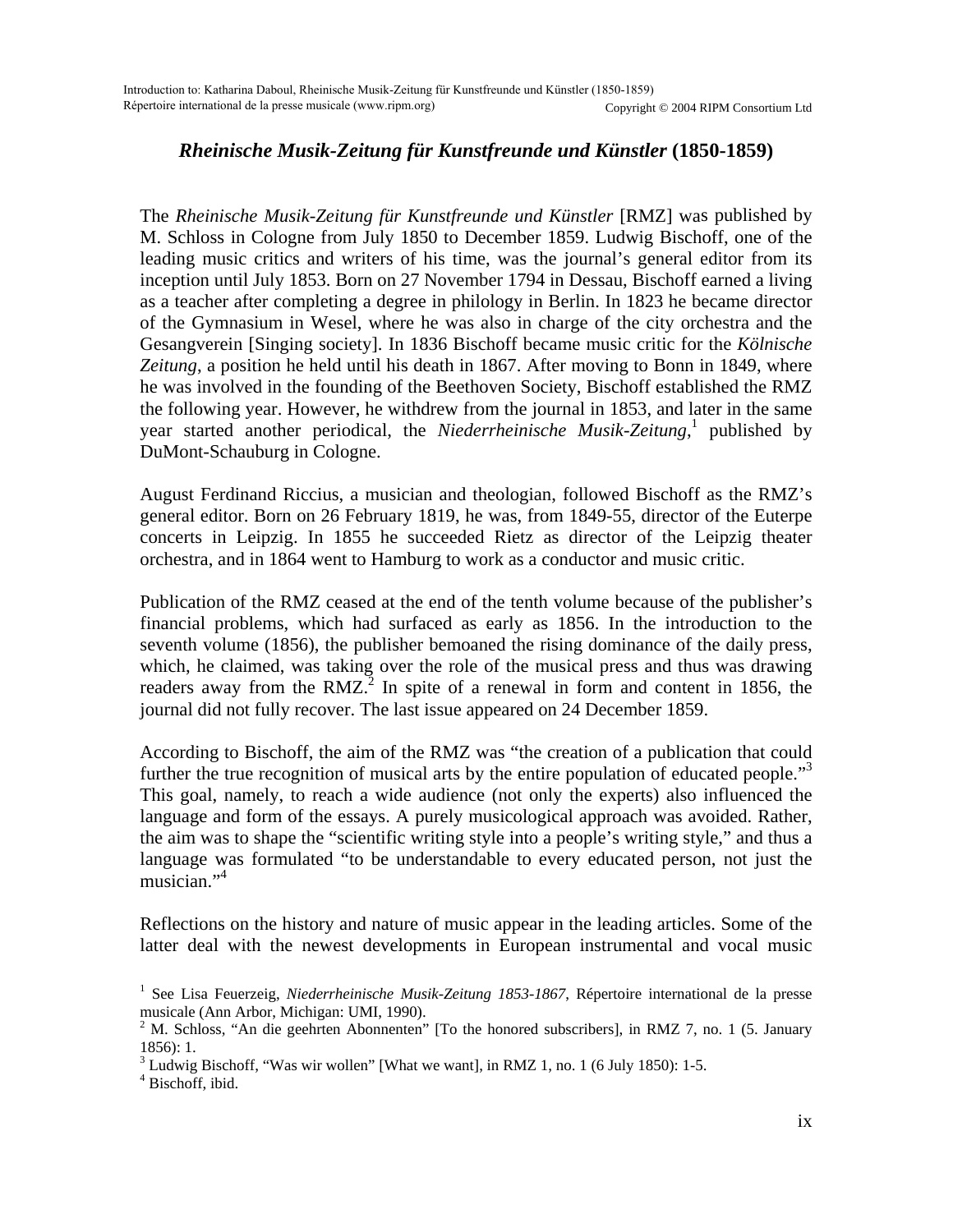(particularly that of Germany, France, and Italy). Other articles deal with instrument making, the aesthetics of a widely understandable musical art, and the problems of modern music education. The RMZ's title points to its local focus. The regional emphasis is on the Rhineland (especially Cologne and its surroundings), and the journal reports on the high number of festivals and tours of singing societies in the area. In addition, many essays also treat musical activities in European capitals (Berlin, Paris, and London) and in the United States. These contributions mainly appear as reports or as excerpts from other newspapers and music journals (such as the *Süddeutsche Musikzeitung*, the *Grenzbote*, and the *Revue et Gazette musical de Paris*). Another emphasis is noted in reports on important "publications in the area of lyric and literary writing."<sup>[5](#page-1-0)</sup> Poems and short stories also appear, as do anecdotes and news about musical life.

The RMZ was published on the premise of total independence from its publisher and other institutions or persons, and on the impartiality and evenhandedness of the reporting.<sup>6</sup> Again and again, freedom of speech within the RMZ is emphasized, and thus, short essays appear which do not conform to the opinions of the editors. Although in theory an absence of partisanship is attempted, in reality, the journal shows a clear rejection of the new German school. This attitude is reflected in a critical treatment of Richard Wagner and Franz Liszt on one side and an obvious adoration of Ludwig van Beethoven and Felix Mendelssohn Bartholdy on the other. Thus the RMZ can be considered as a literary voice for the Rhenish school, opposing the views expressed in the *Neue Zeitschrift für Musik,* the journal of the new German school.

With the exception of the period from July to December 1853, when the journal appeared twice weekly and contained four pages, the RMZ usually appeared weekly in a twocolumn, eight-page format. The layout changed in 1856; the type size became larger and the pages were printed in single columns. This reduced the content of the journal by approximately half, in spite of the unchanged number of pages. The volumes initially begin on 1 July and end on 30 June of the following year. The fifth volume consists of only half a year (8 July to 30 December 1854), and the sixth and subsequent volumes begin with the first January issue. The numbering of issues and pages is continuous from volume one through the middle of volume four (31 December 1853). Numbering starts anew with the beginning of the next issue, and continues to the end of the fifth volume (30 December 1854). Subsequent volumes are numbered individually.

The structure of the RMZ remains fairly constant, although some otherwise regular sections are occasionally absent. The beginning of an issue usually features a two- to four-page leading article on aesthetics or an aspect of musical history. This was sometimes replaced with an in-depth review or analysis of an opera, by essays on important European musical institutions (for example, the concerts of the Gewandhaus in Leipzig or the Paris Conservatory), or in-depth musical reports from European cities.

<span id="page-1-0"></span>5 Bischoff, ibid.

<span id="page-1-1"></span><sup>6</sup> Bischoff, ibid.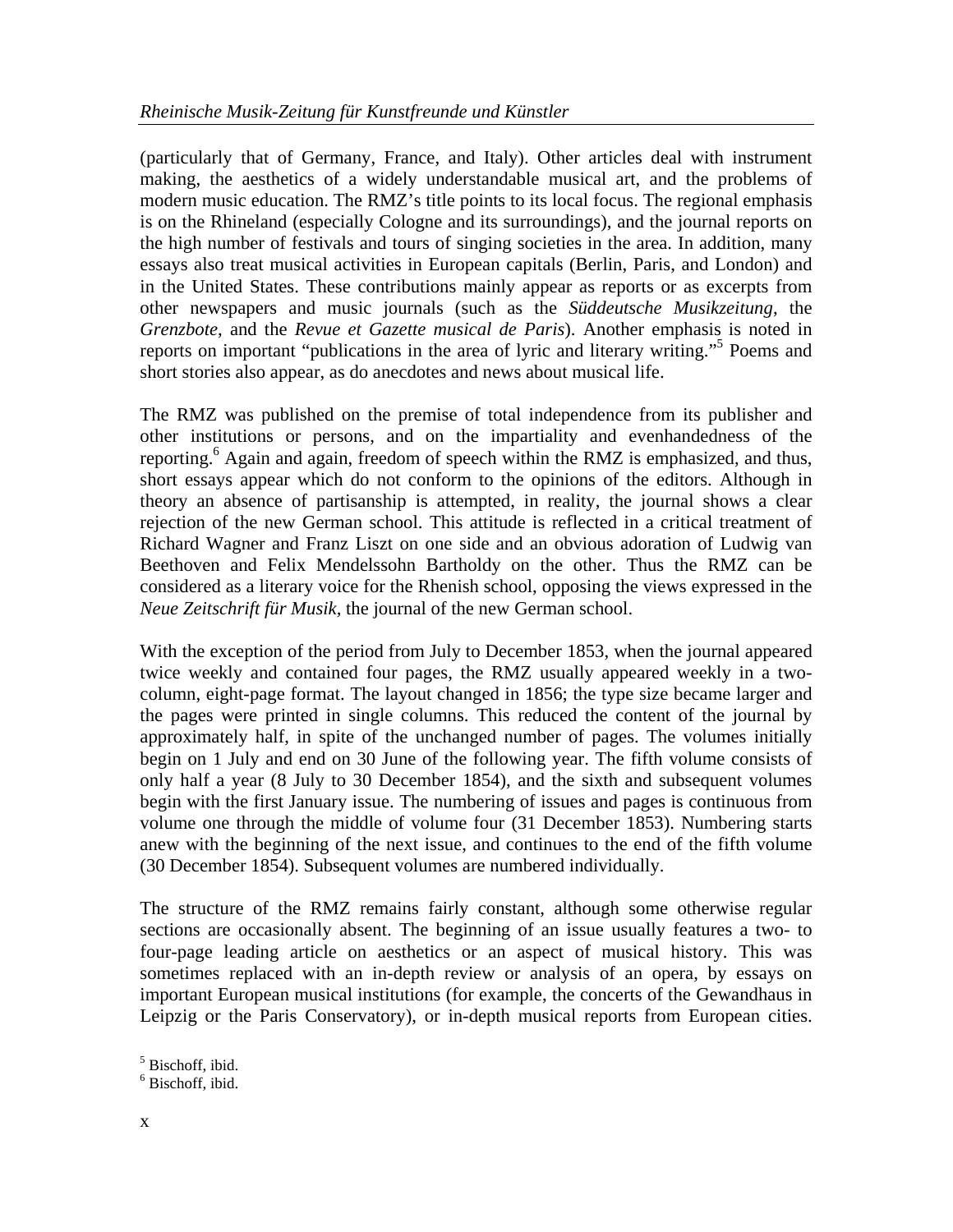These articles are followed by half-page reviews of musical events and publications, and at times biographical sketches of artists, and satires and anecdotes of musical life. The final part of the standard issue contains the *Tages- und Unterhaltungsblatt* [Daily and popular paper] in a smaller print, featuring shorter reports on musical life. Starting with the fifth volume, these are followed by the *Rundschau* [Overview], containing one- to four-line reports. The journal closes with an advertising section by the publisher for new sheet music, vacant job positions and announcements by the editorial staff. Supplements appear irregularly in the form of publisher's catalogues, announcements from the Rheinische Musikschule in Cologne, sheet music, and, in 1853, the monthly *Literaturblätter*, containing short reviews of music publications.

With the seventh volume, the RMZ changes not only its layout but also its emphasis in content. Leading articles and long reviews take a less important role; musical reports now take up most of the journal. The publisher justifies this alteration in light of increased coverage of aesthetic and scientific discussion in the feuilletons of the daily press. According to the publisher, readers are not interested in repeated coverage of the same topics. Also mentioned is the increasingly short life of information. Thus, the RMZ chose to concentrate on the "speedy communication of the most entertaining and the newest in the field of music"<sup>[7](#page-2-0)</sup> as well as on reviews and announcements of new sheet music.

The journal's preface names as contributors: Ferdinand Hiller, music director from Cologne, music writer Adolph Bernhard Marx, pianist Ignaz Moscheles, music historian François-Joseph Fétis, violinist and conductor Ch. H. Lübeck, professors Dr. Breidenstein and Dr. Heimsoeth from Bonn, music pedagogue Karl August Bertelsmann, conductor Carl Wilhelm and H. Winkelmeyer from Heidelberg. A large number of the contributions appear unsigned or signed with initials, single letters, numbers or special characters, which, for the most part, could not be identified. Maintaining the anonymity of its authors was one of the RMZ's principles, with few exceptions (for example, when the opinion of the author strayed from that of the editorial staff). Thus an attempt was made to communicate a homogenous image of the journal.

## **Notes to the User**

Because only incomplete copies of the journal were available to us, several sources were used for the preparation of this publication; the microfiche copies of the RMZ at the Stadt- und Universitätsbibliothek Frankfurt am Main as well as original copies from the Lippische Landesbibliothek in Detmold, from the Universitäts- und Landesbibliothek Bonn, and the Universitäts- und Stadtbibliothek Cologne.

When, in all sources, supplements are missing, references to them are recorded in the catalogue for the sake of completeness. The 1853 *Literaturblätter* were bound into the

<span id="page-2-0"></span> $7$  Announcement by the publisher, M. Schloss, op. cit.